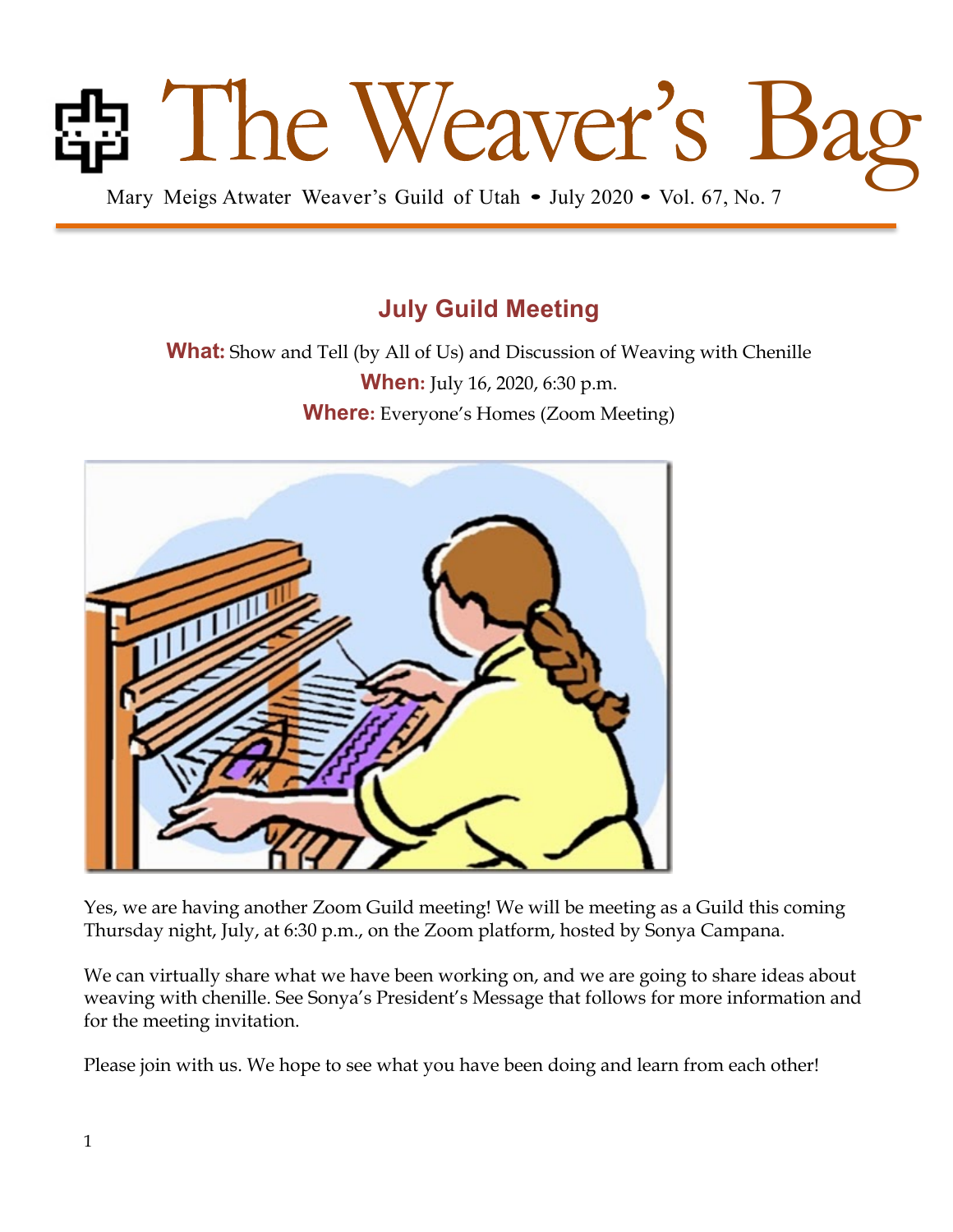#### **Invitation to the July Zoom Meeting**

\*\*\*\*\*\*\*\*\*\*\*\*\*\*\*\*\*\*\*\*\*\*\*\*\*\*\*\*\*\*\*\*\*\*\*\*\*\*\*\*\*\*\*\*\*\*\*\*\*\*\*\*\*\*\*\*\*\*\*\*\*\*\*\*\*\*\*\*\*\*\*\*\*\*

July 16 at 6:30 p.m. on Zoom!

Here is the meeting ID and password:

ID: 299560221 Password:1zOn1T

Contact Sonya if you would like a little practice zooming before the meeting!

\*\*\*\*\*\*\*\*\*\*\*\*\*\*\*\*\*\*\*\*\*\*\*\*\*\*\*\*\*\*\*\*\*\*\*\*\*\*\*\*\*\*\*\*\*\*\*\*\*\*\*\*\*\*\*\*\*\*\*\*\*\*\*\*\*\*\*\*\*\*\*\*\*\*

## **President's Message**

#### **Hi Weavers!**

Have you ever worked with chenille yarn? What are the best projects for it? We will discuss these and other questions at our meeting on July 16.

If you have ever woven or knitted with chenille we would love it if you emailed a picture of your projects to Mimi at mimirodes@comcast.net. She will put them together into a slide show for our meeting. That way we can see the pieces clearly using the Share Screen option on Zoom. As Mimi shows the pictures, the artist can discuss her process at the same time.

We will also hold a Zoom meeting in August, with the date to be announced later. The topic will be our yarn stashes! We will have Guild members email pictures of their stash to Mimi. She will make a slide show for us, with the goal of discussing storage solutions and options. Personally, this topic will get me to approach my stash with organizing intent.

In September we are going to have an in=person meeting at Susan Hainsworth's family park behind her home, with the date to be announced in the near future. It will be held outdoors, with all necessary precautions. Usually we have a picnic, but we will not have food. We can visit and share our Guild Challenge reveal at a distance. Attendance, as always, is optional. Hope you feel safe enough to join in on the fun.

Meanwhile, enjoy the beautiful summer!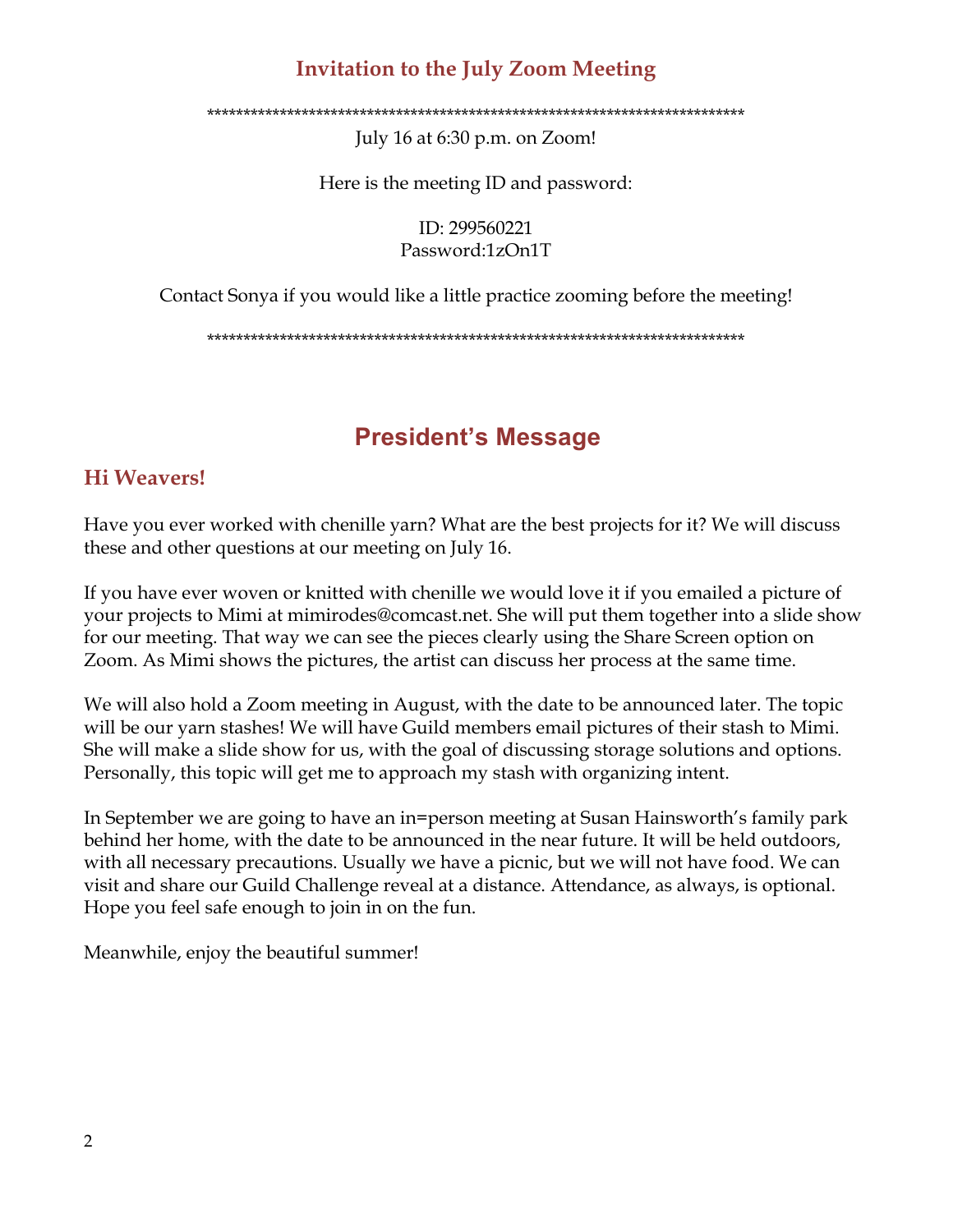### **2020–2021 Guild Officers**

We are all so grateful for the work of the Guild officers. Many, many thanks to those who served so well during the 2019–2020 year, including Jeanette Tregeagle, Jo Stolhand, and Sara Lee Neill. We so much appreciate all the things you have done to benefit the Guild. And a big thank you to the members of the 2020–2021 Guild board:

President: Sonya Campana Vice President: Cathy Schutz Treasurer: Sam Kievit Secretary: Ping Chang Grants Officer: Mimi Rodes

# **Shuttle-Craft Bulletins: Weaving during Coronavirus**

Since our March Guild meeting, the coronavirus has affected so many lives and livelihoods. It has been compared to a nationwide 9/11 or Pearl Harbor. In the January 1942 Shuttle-Craft Bulletin, shortly after the bombing of Pearl Harbor and declarations of war, Mary Meigs Atwater wrote:

"I feel that weaving will prove a resource to us in these troubled times, and that now more than ever we should value and preserve what we have of beauty in our daily lives. Our great great grandmothers plied their shuttles through the war of the Revolution and through the exceeding bitter days of our Civil War. We, I believe, have as much courage and good sense as they, and can do likewise."

She wrote that she would keep the Bulletin going unless she could not get print paper and as long as weaving yarns could still be had. So, keep weaving, if you can. As the *Craftsmanship Quarterly Magazine* is currently exploring through a community survey, Making Matters, More than Ever.



*Source: Craftsman Quarterly Magazine, https://craftsmanship.net/*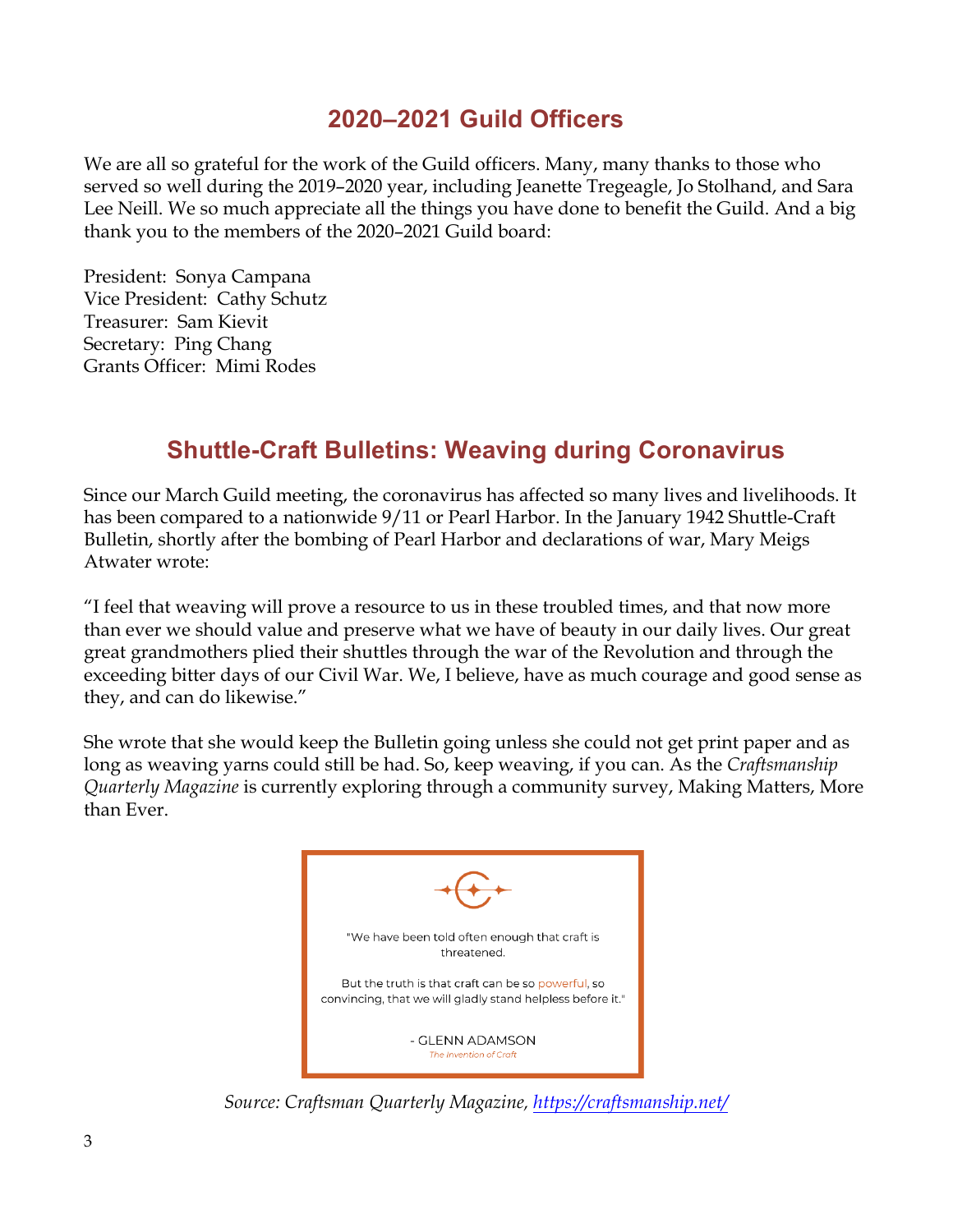# **The Shuttle-Craft Bulletin Study Group**



The remainder of the 2019–2020 Guild year meeting schedule for the Shuttle–Craft Bulletin Study group is presented below**.** The next meeting will be announced. The topics of discussion will be bags from handwoven fabric and the Pine Bloom pattern, from the February 1927 and December 1928 issues. If you are interested in joining the discussion, let Maureen Wilson know (maureenmwilson@yahoo.com).

The Shuttle-Craft Bulletins study group meets to discuss Mary Atwater's work from the Shuttle-Craft Bulletins. This is a very informal group—if you have not participated, try a meeting and see if you want to join. The meetings usually start with a reading from Mary Meigs Atwater's biography.

| Topic                                                                      | <b>Bulletins</b>                | <b>Meeting Date</b> |
|----------------------------------------------------------------------------|---------------------------------|---------------------|
| Bags and Pine bloom pattern                                                | February 1927,<br>December 1928 | <b>TBD</b>          |
| Neckties and scarves, Double bow knot<br>and Double chariot wheel patterns | June 1927,<br>November 1927     | June $2020$         |
| Lace weaves, blanket and shawls                                            | May 1927,<br>February 1932      | August 2020         |